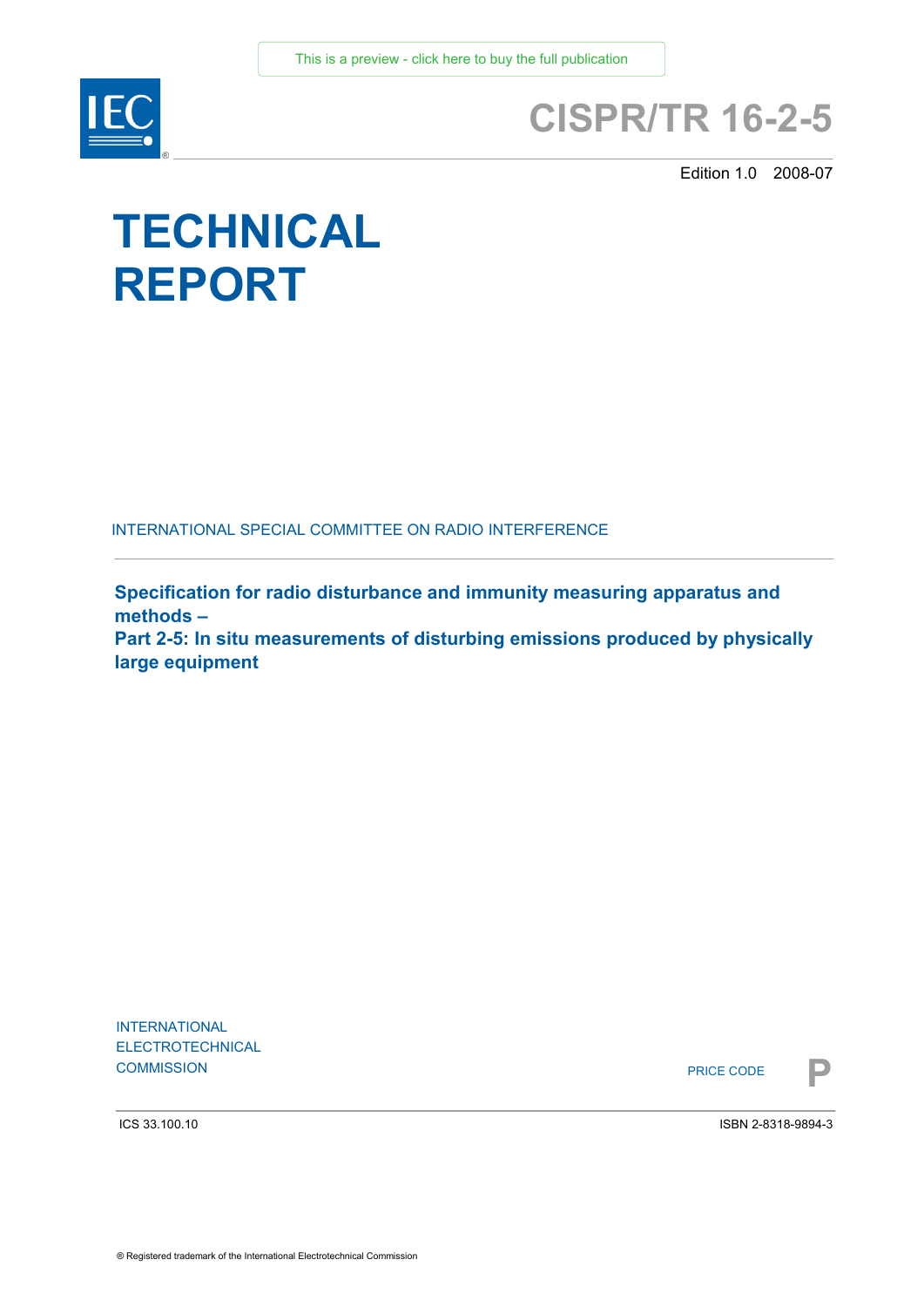– 2 – TR CISPR 16-2-5 © IEC:2008(E)

### **CONTENTS**

| 1              |                                                                                 |                                                                |                                                                |  |
|----------------|---------------------------------------------------------------------------------|----------------------------------------------------------------|----------------------------------------------------------------|--|
| 2              |                                                                                 |                                                                |                                                                |  |
| 3              |                                                                                 |                                                                |                                                                |  |
| 4              |                                                                                 |                                                                |                                                                |  |
|                | 4.1                                                                             |                                                                |                                                                |  |
|                | 4.2                                                                             | Preliminary measurements and selection of measurement method 8 |                                                                |  |
|                | Selection of the EUT mode of operation and the reference point depending<br>4.3 |                                                                |                                                                |  |
|                | 4.4                                                                             |                                                                |                                                                |  |
| 5              |                                                                                 |                                                                |                                                                |  |
|                | 5.1                                                                             |                                                                |                                                                |  |
|                | 5.2                                                                             |                                                                |                                                                |  |
|                |                                                                                 | 5.2.1                                                          |                                                                |  |
|                |                                                                                 | 5.2.2                                                          |                                                                |  |
|                |                                                                                 | 5.2.3                                                          | Disturbance voltage/current measurements on cables which carry |  |
|                |                                                                                 | 5.2.4                                                          | Disturbance voltage measurements on cables which do not carry  |  |
| 6              |                                                                                 |                                                                |                                                                |  |
|                | 6.1                                                                             |                                                                |                                                                |  |
|                | 6.2                                                                             |                                                                |                                                                |  |
|                | 6.3                                                                             |                                                                |                                                                |  |
|                |                                                                                 | 6.3.1                                                          |                                                                |  |
|                |                                                                                 | 6.3.2                                                          |                                                                |  |
|                |                                                                                 | 6.3.3                                                          |                                                                |  |
|                |                                                                                 | 6.3.4                                                          |                                                                |  |
| $\overline{7}$ |                                                                                 |                                                                |                                                                |  |
|                |                                                                                 |                                                                |                                                                |  |
|                |                                                                                 |                                                                |                                                                |  |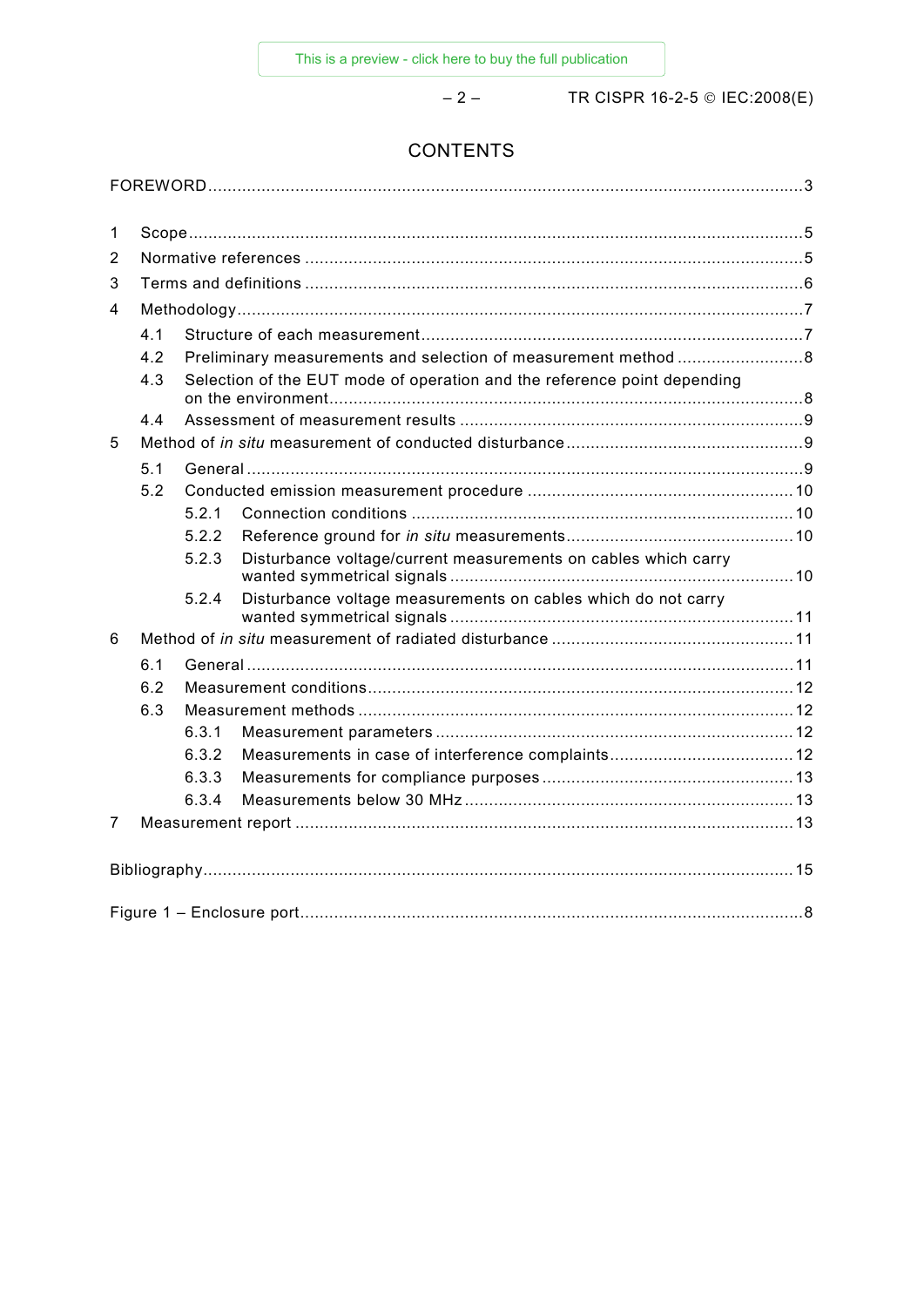<span id="page-2-0"></span>TR CISPR 16-2-5 © IEC:2008(E)  $-3-$ 

INTERNATIONAL ELECTROTECHNICAL COMMISSION INTERNATIONAL SPECIAL COMMITTEE ON RADIO INTERFERENCE  $\_$ 

#### **SPECIFICATION FOR RADIO DISTURBANCE AND IMMUNITY MEASURING APPARATUS AND METHODS –**

#### **Part 2-5:** *In situ* **measurements of disturbing emissions produced by physically large equipment**

#### FOREWORD

- 1) The International Electrotechnical Commission (IEC) is a worldwide organization for standardization comprising all national electrotechnical committees (IEC National Committees). The object of IEC is to promote international co-operation on all questions concerning standardization in the electrical and electronic fields. To this end and in addition to other activities, IEC publishes International Standards, Technical Specifications, Technical Reports, Publicly Available Specifications (PAS) and Guides (hereafter referred to as "IEC Publication(s)"). Their preparation is entrusted to technical committees; any IEC National Committee interested in the subject dealt with may participate in this preparatory work. International, governmental and nongovernmental organizations liaising with the IEC also participate in this preparation. IEC collaborates closely with the International Organization for Standardization (ISO) in accordance with conditions determined by agreement between the two organizations.
- 2) The formal decisions or agreements of IEC on technical matters express, as nearly as possible, an international consensus of opinion on the relevant subjects since each technical committee has representation from all interested IEC National Committees.
- 3) IEC Publications have the form of recommendations for international use and are accepted by IEC National Committees in that sense. While all reasonable efforts are made to ensure that the technical content of IEC Publications is accurate, IEC cannot be held responsible for the way in which they are used or for any misinterpretation by any end user.
- 4) In order to promote international uniformity, IEC National Committees undertake to apply IEC Publications transparently to the maximum extent possible in their national and regional publications. Any divergence between any IEC Publication and the corresponding national or regional publication shall be clearly indicated in the latter.
- 5) IEC provides no marking procedure to indicate its approval and cannot be rendered responsible for any equipment declared to be in conformity with an IEC Publication.
- 6) All users should ensure that they have the latest edition of this publication.
- 7) No liability shall attach to IEC or its directors, employees, servants or agents including individual experts and members of its technical committees and IEC National Committees for any personal injury, property damage or other damage of any nature whatsoever, whether direct or indirect, or for costs (including legal fees) and expenses arising out of the publication, use of, or reliance upon, this IEC Publication or any other IEC **Publications**
- 8) Attention is drawn to the Normative references cited in this publication. Use of the referenced publications is indispensable for the correct application of this publication.
- 9) Attention is drawn to the possibility that some of the elements of this IEC Publication may be the subject of patent rights. IEC shall not be held responsible for identifying any or all such patent rights.

The main task of IEC technical committees is to prepare International Standards. However, a technical committee may propose the publication of a technical report when it has collected data of a different kind from that which is normally published as an International Standard, for example "state of the art".

CISPR 16-2-5, which is a technical report, has been prepared by CISPR subcommittee H: Limits for the protection of radio services.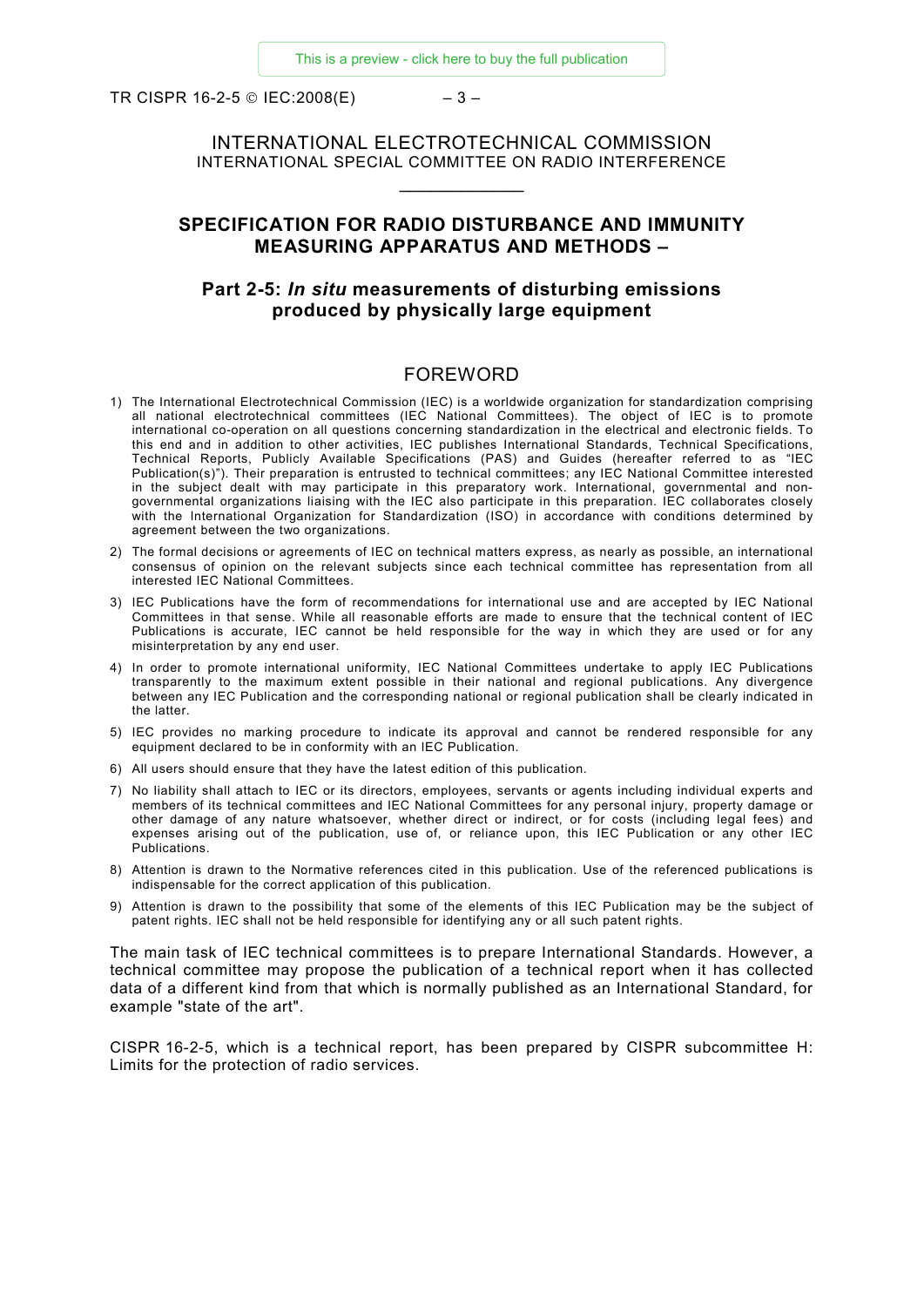– 4 – TR CISPR 16-2-5 © IEC:2008(E)

The text of this standard is based on the following documents:

| Enguiry draft   | Report on voting |
|-----------------|------------------|
| CISPR/H/161/DTR | CISPR/H/172/RVC  |

Full information on the voting for the approval of this standard can be found in the report on voting indicated in the above table.

This publication has been drafted in accordance with the ISO/IEC Directives, Part 2.

A list of all parts of the CISPR 16 series, published under the general title *Specification for*  radio disturbance and immunity measuring apparatus and methods, can be found on the IEC website.

The committee has decided that the contents of this publication will remain unchanged until the maintenance result date indicated on the IEC web site under "http://webstore.iec.ch" in the data related to the specific publication. At this date, the publication will be

- reconfirmed,
- withdrawn,
- replaced by a revised edition, or
- amended.

A bilingual version of this publication may be issued at a later date.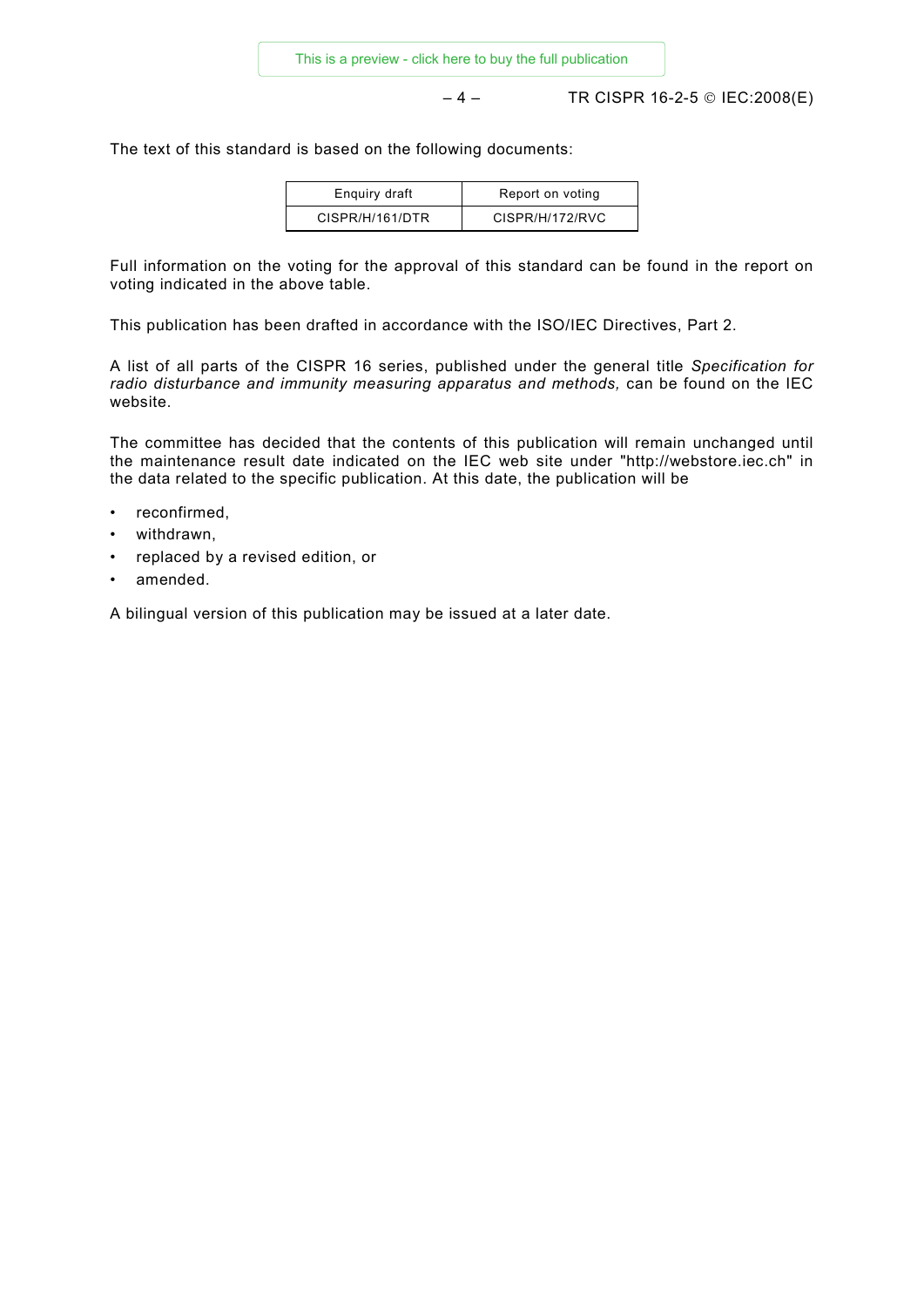<span id="page-4-0"></span>TR CISPR 16-2-5 © IEC:2008(E)  $-5-$ 

#### **SPECIFICATION FOR RADIO DISTURBANCE AND IMMUNITY MEASURING APPARATUS AND METHODS –**

#### **Part 2-5:** *In situ* **measurements of disturbing emissions produced by physically large equipment**

#### **1 Scope**

This part of CISPR 16 deals with *in situ* electromagnetic disturbance measurements in any environment from physically large equipment and systems excluding networks.

It covers both radiated and conducted emission phenomena, and does not deal with immunity tests.

This technical report is intended to be applied primarily to such physically large equipment which are not under the scope of any existing emission standards (as for example CISPR 11 and CISPR 22). It serves only as a guideline on how to deal with emissions of that equipment at the particular location of installation. It does not establish any emission requirements.

NOTE 1 Although this technical report is intended to be applied to equipment which is not under the scope of any existing emission standards, it may be used also in such cases in order to serve as additional information for carrying out *in situ* measurements for any type of large equipment.

NOTE 2 Examples of large equipment are: production machines, conveyors, large displays, aircraft simulators, traffic control equipment, etc.

Due to the severe impact of the conditions existing at a particular location of operation and the use of the respective large equipment, however, it is not intended to use the measurements in the frame of type testing.

NOTE 3 In general, type testing on large equipment is only possible at standardized test sites in a controlled environment. The assessment results obtained under in situ conditions are only valid for the respective individual large equipment actually measured at its particular place of installation. These results cannot be transposed to other equipment of the same type, but installed at other locations.

Reference in-situ measurement distances will be given. This allows comparison of the measurement results with limits from existing relevant standards.

The frequency range under consideration is from 9 kHz to 18 GHz.

Dealing with biological effects on living matter is excluded from this document.

#### **2 Normative references**

The following referenced documents are indispensable for the application of this document. For dated references, only the edition cited applies. For undated references, the latest edition of the referenced document (including any amendments) applies.

CISPR 16-1-1, *Specification for radio disturbance and immunity measuring apparatus and methods – Part 1-1: Radio disturbance and immunity measuring apparatus – Measuring apparatus*

CISPR 16-1-2, *Specification for radio disturbance and immunity measuring apparatus and methods – Part 1-2: Radio disturbance and immunity measuring apparatus – Ancillary equipment – Conducted disturbances*